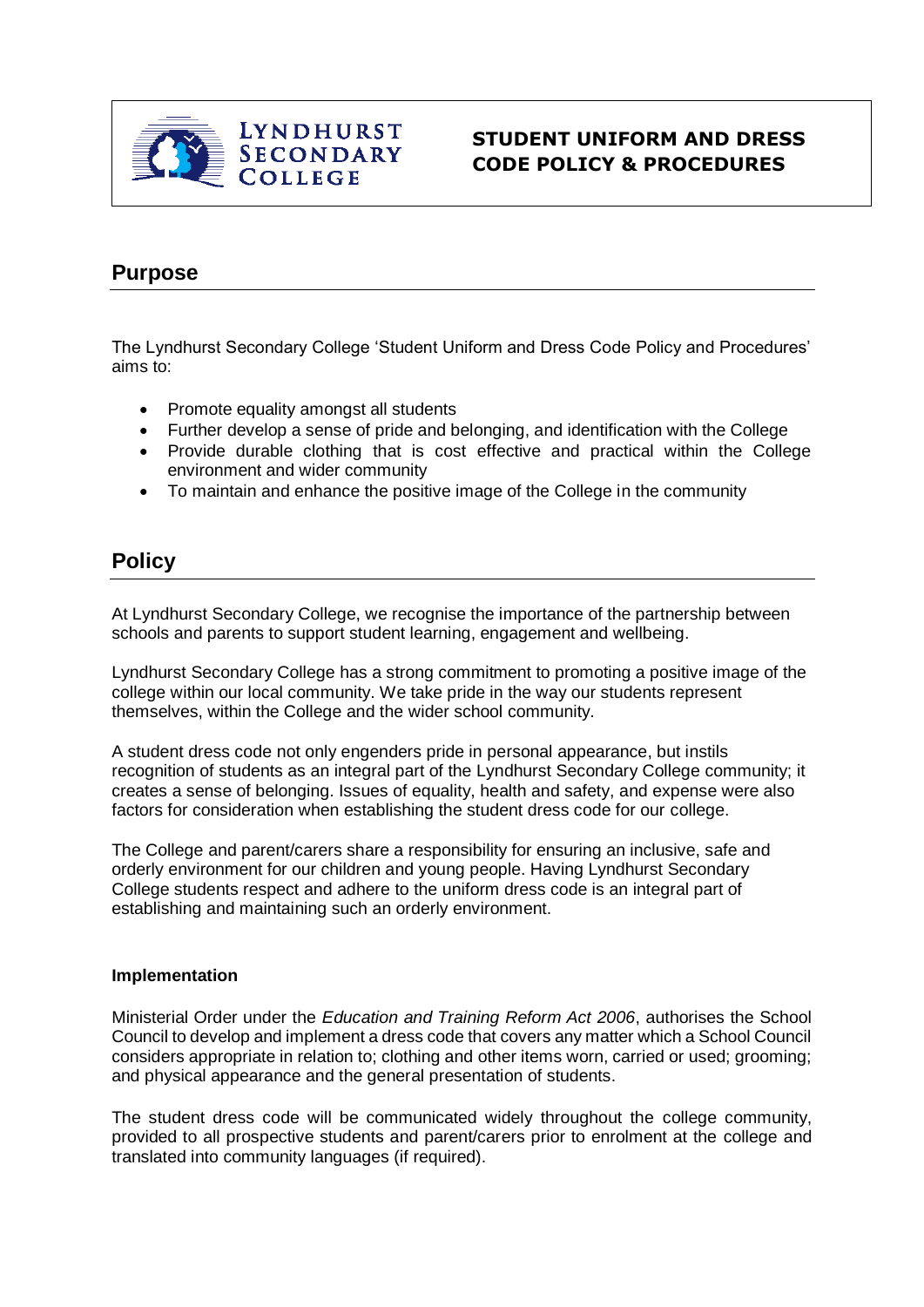Students are expected to be in full school uniform during school hours, whilst travelling to and from school and whilst involved in excursions or other activities where they are representing the College.

Casual Dress Days are approved by the Student Representative Council (SRC), on occasions, in order to raise money for charity. On such occasions, neat casual dress is permitted however, for safety reasons, footwear must be appropriate to the school setting. The Principal reserves the right to decide what is permissible.

Lyndhurst Secondary College's uniform is supplied by 'Beleza'. It is expected that uniform items are purchased from this supplier to ensure that articles of clothing are compliant with the School Council endorsed uniform. Non-uniform items purchased from other suppliers (even if in good faith), must be replaced with compliant uniform.

*Any parent/carer seeking an exemption for any length of time (please note this is not automatically granted) to the College uniform and dress code must submit it in writing to the Principal. Any exemption request is at the discretion of the Principal and will be in compliance with obligations under human rights and anti-discrimination legislation*.

*Non-uniform items will be confiscated (where possible) and held for a period of time. Other sanctions may include detention or withdrawal from class, as per the College 'Uniform Compliance Process'. In the case of multiple breeches of non-compliance a suspension may be issued.*

The College uniform will change commencing 2019. The new uniform will transition in over a 3 year period as follows;

2019 New uniform compulsory for Year 7

2020 New uniform compulsory for Years 7 & 8

2021 New uniform compulsory for Years 7, 8 & 9

Other year levels not specified above may continue to wear the old style uniform (white polo, spray jacket, grey pants/shorts for boys) until 2021 or transition to the new uniform at any stage.

## **College Uniform**

- College approved summer dress
- College approved winter skirt
- Navy College approved tailored shorts
- Navy College approved tailored pants
- Navy polo shirt with College logo (short sleeve or long sleeve)
- Navy V-neck woollen jumper with College logo
- Navy soft shell jacket with College logo
- Navy tights
- White or navy socks (plain no logos/stripes etc.)
- Black leather, polishable school shoes (see details below)
- Hair ribbons in College colours of navy or white
- Head scarves (e.g. Hijabs) plain navy or white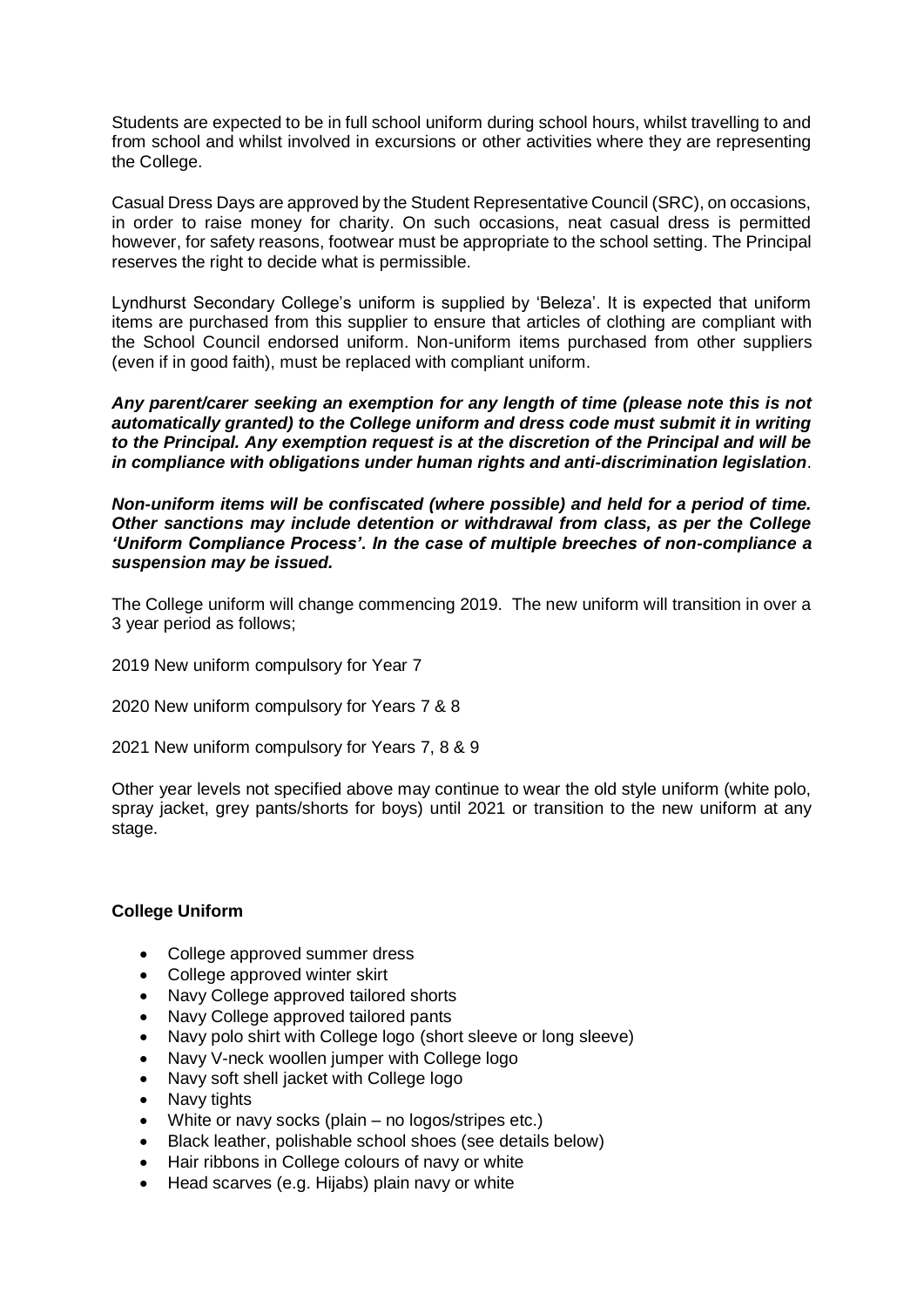- Navy scarf with College logo
- Navy beanie with College logo (winter)
- Navy cap with College logo

## **Sports Uniform**

The College sports uniform may be worn only on days when students are participating in Physical Education or the College sports program (including Carnivals, Interschool sports and Academy sports programs). On these days, they can be in their College sports uniform for the whole day.

- Navy sports polo with College logo
- Navy sports shorts with College logo
- Navy tracksuit pants with College logo
- Runners/sports shoes

#### **Please note shoe requirements:**

**Students at Lyndhurst Secondary College are required to wear black leather, polishable school shoes. Boots, ankle boots, slip on, zipped, canvas, suede, ballet style are not acceptable.**

#### **VET Students (on-site)**

Students enrolled in on-site VET programs are required to adhere to any OHS requirements specific to the VET program. This may require students to wear designated uniform items as specified in the program materials list.

Lyndhurst Secondary College students are required to adhere to all hair/makeup and jewellery restrictions as detailed in this policy (including the ban on wearing hoodies).

#### **Hats**

Students may wear the College approved cap or beanie (winter). Hats may be worn outside during recess, lunch and PE or Sport Education only.

#### **Year 12 Windcheaters**

• Year 12 College windcheater (Year 12 students only)

#### **Jewellery**

The only acceptable jewellery is:

- Students may wear up to a maximum of two plain sleepers/studs per ear
- A religious chain (or symbol) or discreet necklace may be worn inside clothing
- One facial piercing permitted (discreet stud allowed; no sleepers)
- A watch and/or one bracelet may be worn
- A ring may be worn